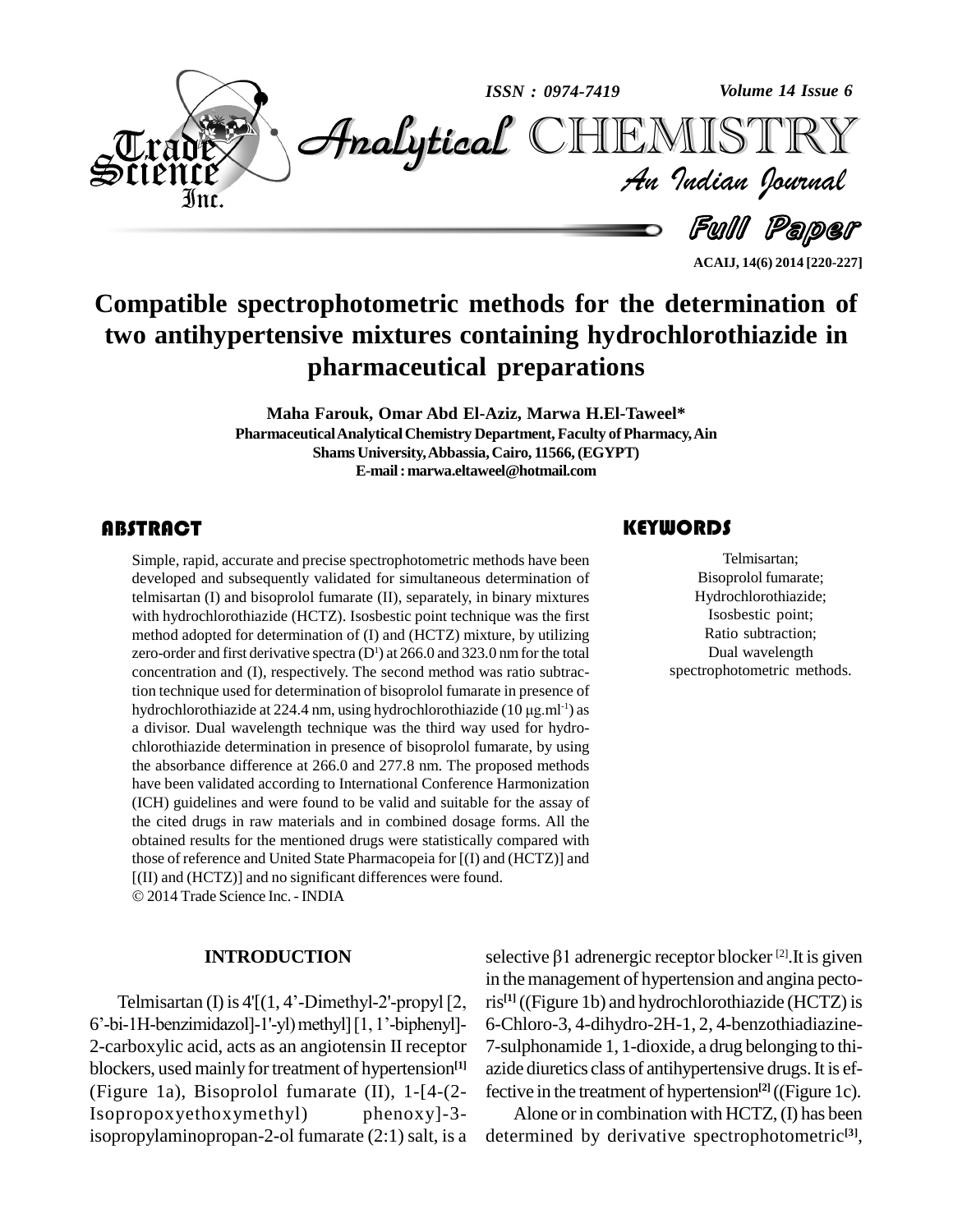spectrofluorimetric **[3]**, electrochemical **[4,5]**, immunoas say<sup>[6]</sup>, titrimetric<sup>[7]</sup>, capillary zone electrophoretic<sup>[8-10]</sup>, ra high performance thin layer chromatographic<sup>[3]</sup> and high metric performance liquid chromatographic **[11-16]** methods.

In literatures, Several methods were reported for white<br>rmination of (II) including electrochemical meth-<br>alone<sup>[17]</sup> or in combination with other  $\beta$  blockers<sup>[18,19]</sup>, tion determination of (II) including electrochemical methods alone<sup>[17]</sup> or in combination with other  $\beta$  blockers<sup>[18,19]</sup>, tic high-performance liquid chromatographic methods in pharmaceutical formulations<sup>[20]</sup> with other cardiovascular drugs **[21]** and HCTZ **[22,23]**.Also, (II) could be determined in waste water **[24]**, in river water **[25]**, in human plasma, in urine alone<sup>[26-29]</sup> or in combination with HCTZ Spectra ca **[30,31]** and other cardiovascular drugs **[32,33]**.

The main goal of this work is to establish simple, rapid, accurate, precise, and low cost spectrophoto metric methods for the simultaneous determination of  $(I)$  and  $(II)$ , separately, in binary mixtures with HCTZ, which can be adopted for the routine quality control analysis of the investigated drugs without prior separation in raw material and in pharmaceutical preparations.

# **Ratio subtraction technique was the second adopted method having the following theory:**

A mixture of two drugs  $X$  and  $Y$  with overlapping spectra can be resolved by ratio subtraction, if the spectrum of one drug, say (Y) is extended more than the



**Figure 1 : Chemicalstructure of(I),(II) and (HCTZ).**

other, say  $(X)$  can be determined by dividing the spectrum of the mixture by a certain concentration of  $Y$  as a other, say  $(X)$  can be determined by dividing the spec-<br>trum of the mixture by a certain concentration of Y as a first divisor  $(Y')$ . The division will give a new curve that is represented by: divisor  $(Y')$ . The division<br>represented by:<br> $X/Y' +$  Constant

If the constant is subtracted, then the new curve  $X/Y'$  + Constant<br>If the constant is subtracted, then the new curve<br>obtained is multiplied by Y', the original curve of X is obtained.

This can be summarized in the following equations: % obtained. (20)<br>This can be summarized in the following equations:  $\frac{m_1}{(X+Y)}/Y'=(X/Y')+(Y/Y')=X/Y'+Constant$ This can be summarized in the following equa<br>  $(X+Y)/Y' = (X/Y') + (Y/Y') = X/Y' + Con$ <br>  $X/Y' + Constant - Constant = X/Y'$  $(X+Y)/Y' = (X/Y') + (Y/Y)$ <br> $X/Y' + Constant - Constant$ <br> $X/Y' \times Y' = X$ 

The constant can be determined directly from the  $X/Y'X'Y' = X$ <br>The constant can be determined directly from the<br>curve  $(X+Y)/Y'$  by the straight line that is parallel to the wavelength axis in the region where Y is extended.

# **EXPERIMENTAL**

# **Instrumentation**

Double-beam UV-Visible spectrophotometer (Shimadzu, Japan) model UV-1601 PC with quartz cell of 1 cm path length, connected to a computer fitted with UVPC personal spectroscopy software version 3.7 (Shimadzu) was used. The spectral bandwidth was  $0.2$  nm and the wavelength scanning speed was  $1000$  nared in nm.min<sup>-1</sup>. The measurements were done at 25.0 °C,  $\frac{1}{100}$ 

(c)<br>re of (I), (II) and (HCTZ).<br>using  $\Delta \lambda = 4$  nm and scaling factor of 10 for computing first derivative  $(D^1)$ .

# **Materials and reagents**

(I)waskindlysuppliedbyNationalOrganizationfor Drug Control and Research-Egypt and certified to contain 99.90%. Micardis plus<sup>®</sup> tablets: batch No. (203232A) manufactured by Boehringer Ingelheim Pharmaceutical Company. Each tablet was labeled to contain 40 mg (I) and 12.5 mg HCTZ. (II) and HCTZ were kindly provided by Hikma Pharmaceuticals-Egypt and certified to contain 99.70% and 99.75%, respectively. Concor plus<sup>®</sup> tablets: batch No. (130781) manufactured by Serono Pharmaceutical Company. Each tablet was labeled to contain 5 mg (II) and 12.5 mg HCTZ.

Methanol(Sigma-Aldrich,Germany) and Sodium hydroxide (BDR)(Prolabo), aqueous 0.1M were used. All chemicals and reagents used through this work are of spectroscopic analytical grade.

# **Standard solutions and laboratory prepared mixtures:**

# **Stock standard solutions:**

For (I)/HCTZ mixtures, two stock standard solu-*Indard solu-<br>I<sup>1-1</sup> were pre-<br><i>ixtures, two*<br>ncentration<br>*IISTRY* tions each having a concentration 1.00 mgml<sup>-1</sup> were prepared in 0.1M NaOH and for (II)/HCTZ mixtures, two stock standard solutions each having a concentration

CHEMISTRY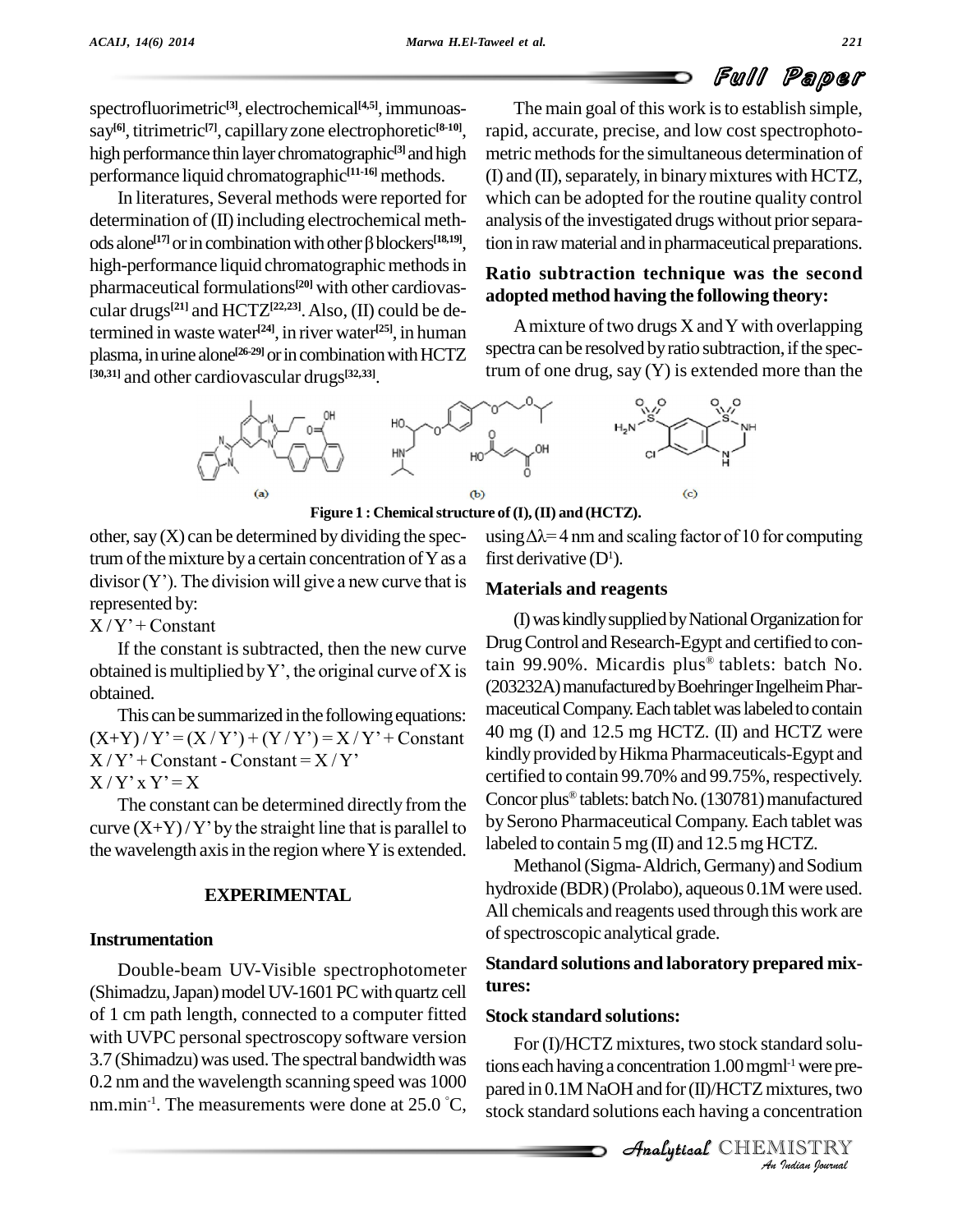1.00 mgml<sup>-1</sup> were prepared in methanol, respectively. sp

### **Working standard solutions**

transferred separately into 100 ml volumetric flasks and the volumes were completed to the mark with 0.1 M NaOH and methanol, respectively to obtain  $50.0 \mu g$  $ml<sup>-1</sup>$  used as working solution each. Also, working solutions of HCTZ were prepared by the same way, once with  $0.1$  M NaOH and the other with methanol, to obtain the last mentioned concentration.

# **Procedures**

### **Isosbestic method**

measured volumes were transferred separately into a series of 10-ml volumetric flasks, diluted to the volume with 0.1M NaOH. The zero order absorption spectra of each solution were recorded versus diluent and stored; then the absorbance at the isosbestic point  $(A<sub>iso</sub>)$  scribed under  $(3-1.1, -3.1.3)$ . was measured at 266.0 nm for both drugs. Two cali bration curves were constructed relating the absorbance at the selected wavelength to the corresponding drug cedures mentioned under  $(3.1.1 - 3.1.3)$  were concentration. While for (I), the amplitude of first de-<br>rivative spectrum (D<sup>1</sup>) at 323.0 nm were recorded, us-<br>ing  $\Delta\lambda = 4$  nm and scaling factor of 10, plotted against rivative spectrum  $(D<sup>1</sup>)$  at 323.0 nm were recorded, usthe corresponding concentrations and then the regres sion equations were computed.

## **Ratio subtraction method**

nm, plotted versus concentrations, and the regression mixture entrations, an<br>*I*ted.<br>**IISTRY**<br>*Indian Journal* The overlapping spectra of a binary mixture,  $(II)$  with hydrochlorothiazide (HCTZ) were resolved by adopting spectral over<br>the ratio subtraction technique. The spectra of (II) work-<br>ing standard solutions were scanned from 200–400 nm the ratio subtraction technique. The spectra of  $(II)$  workand stored in the computer. The spectra of the laboratory-prepared mixtures were divided (absorbance at each <sup>Dands G</sup> and stored in the computer. The spectra of the<br>tory-prepared mixtures were divided (absorbance<br>wavelength) by the spectrum of 10.0 µg ml<sup>-1</sup> of (I wavelength) by the spectrum of  $10.0 \,\mu g \,\text{ml}^{-1}$  of (HCTZ). The absorbance in the plateau region was subtracted at wavelength above 305 nm(the constant).The obtained curves were multiplied (absorbance at each wavelength) wavelength above 305 nm (the constant). The obtained<br>
curves were multiplied (absorbance at each wavelength) poin<br>
by the spectrum of  $10.0 \mu g$  ml<sup>-1</sup> of (HCTZ). The absorbance of the ratio subtraction was computed at 224.4 equation was then computed.

# **Dual wavelength method**

Also, the overlapping between (II) and (HCTZ)

CHEMISTRY

Aliquots of (I), (II) standard stock solutions were  $\lambda = 266.0$  and 277.8 without any interference of (II). spectra was resolved by adopting the dual wavelength technique, where the absorbance difference of the specspectra was resolved by adopting the dual wavelength<br>technique, where the absorbance difference of the spec-<br>tra  $(\Delta A)$  corresponding to  $(HCTZ)$  was recorded at mique, where the absorbance difference of the spec-<br>( $\Delta A$ ) corresponding to (HCTZ) was recorded at<br>266.0 and 277.8 without any interference of (II). The calibration curve was constructed and the linear regression equation was then computed.

#### **Application to pharmaceuticalformulations**

From (I) and (HCTZ) working solutions, accurately Micardis plus<sup>®</sup>) and methanol (in Concor plus<sup>®</sup>), shak-Twenty tablets from each Micardis plus<sup>®</sup> and Concor plus<sup>®</sup> tablets were individually weighed to get the average weight of the tablets, respectively. A sample of the powdered tablets, equivalent to one tablet of the mixed contents was separately transferred into a 50-ml volumetric flask using about 25 ml 0.1 M NaOH (in<br>Micardis plus®) and methanol (in Concor plus®), shaking for 15 minutes and completed to volume with the same solvent. The contents of the flask were mixed well and filtered. Aliquots of filtrate were further diluted with the same mentioned solvents and then proceeds as deand filtered. Aliquots of filtrate were fit<br>the same mentioned solvents and the<br>scribed under  $(3-1.1. -3.1.3.)$ .

> To check the validity of the proposed methods, the standard addition technique was applied and the pro- To check the validity of the proposed methods, the<br>standard addition technique was applied and the pro-<br>cedures mentioned under  $(3.1.1. - 3.1.3.)$  were adopted.

# **RESULTSAND DISCUSSION**

#### **Spectrophotometric characteristics**

The zero order spectra of the selected drug mixtures shown in (Figure 2 and 3) exhibit high degree of spectral overlapping which interfered with their simultaneous determination. This spectral overlapping is sufficient to demonstrate the resolving power of the pro posed spectrophotometric methods which can resolve bands overlapping, without prior separation.

# **Isosbestic method**

Isosbestic point is the wavelength at which the absorbance of two or more species is the same.At this point, the mixture of drugs acts as a single component and gives the same absorbance value as of the pure one. The zero order spectra of (I), (HCTZ) and their mixture showed three isosbestic points (Figure 2), where the absorbance value  $(A_{i\circ})$  corresponding to the mixture could be recorded at  $266.0$  nm. While (I) could be detected at 323.0 nm, without interference from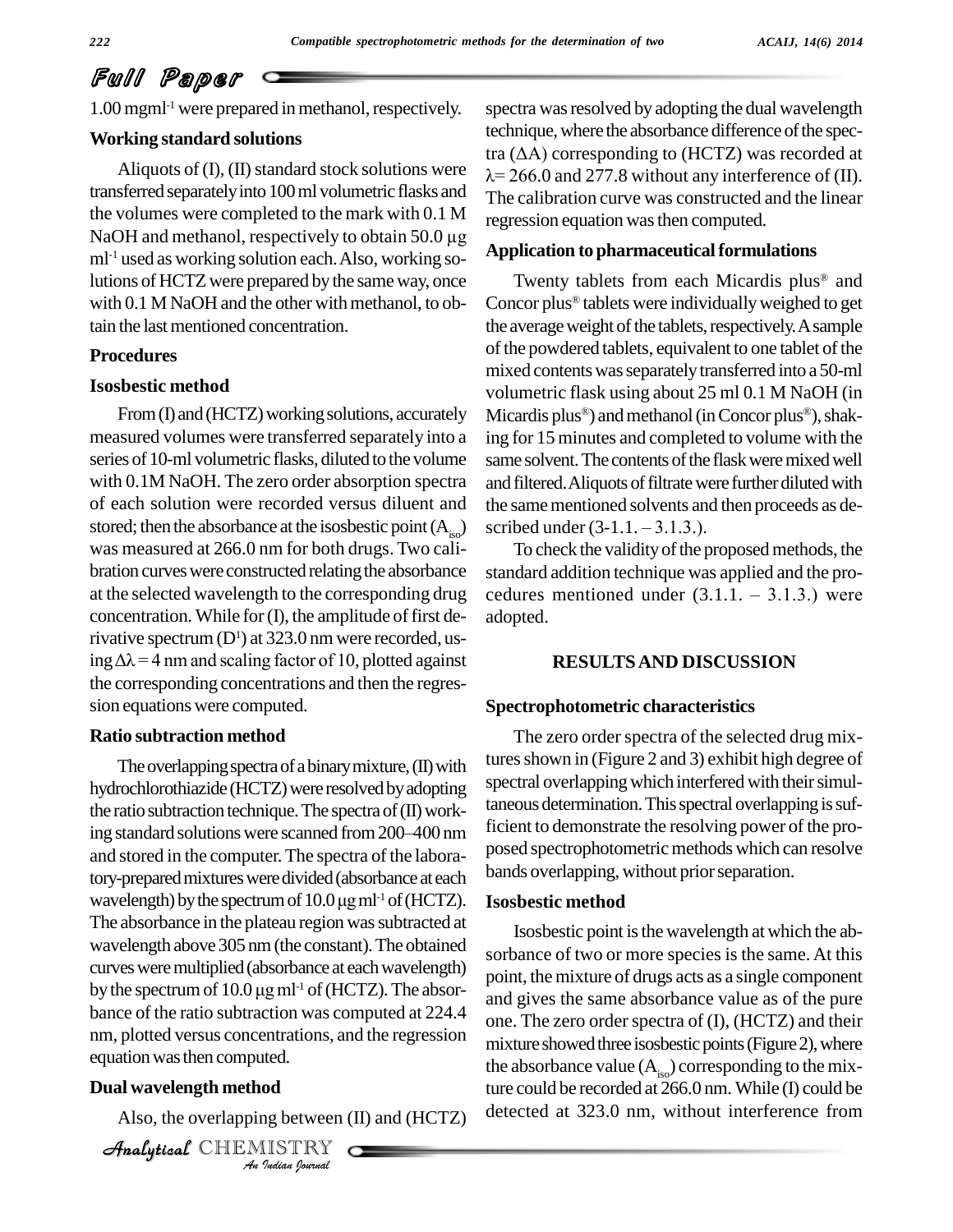(HCTZ) by adopting first derivative spectrophotometric technique  $(D<sup>1</sup>)$  as shown in (Figure 4). Finally, (HCTZ) concentration could be calculated bysubtraction.



 $\cdot$ <sup>1</sup>, each) and their mixture  $(...)$  (8.00  $\mu$ g.ml<sup>-1</sup>, each) using **r 2** : Zero order spectra for (I) (--), (HCTZ) (--<br>, each) and their mixture (....) (8.00  $\mu$ g.ml<sup>-1</sup>, eac **0.1M NaOHas a blank.**



**Figure**  $3:$  **Zero** order **spectra** for  $(II)(-$ ..., $(HCTZ)(-) (10.00)$ **-1 , each) using methanol as a blank**



Figure 4 : First order derivative spectra for  $(I)$  (---), (HCTZ) (--<br>--) (16.00  $\mu$ g.ml<sup>-1</sup>, each) and their mixture (....) (8.00  $\mu$ g.ml<sup>-1</sup>, **each).**

# **Ratio subtraction method:**

The spectrum of (HCTZ) is extended more than that of  $(II)$  which permits the use of ratio subtraction

technique, where 224.4 nm was selected as optimum working wavelength for the determination of  $(II)$  in presence of (HCTZ) without any interference, as shown in (Figure 5-7).



**Figure 5 : Zero order absorption spectra for different mixthe conduct of the conduct of the conduct of the conduct of the conduct of the conduct of the conduct of the conduct of the conduct of the conduct of the conduct of the conduct of the conduct of the conduct of the conduct**  $\tanctan(10 \text{ m})$  and  $\tanctan(10 \text{ m})$ ,  $\tanctan(10 \text{ m})$   $\tanctan(10 \text{ m})$   $\tanctan(10 \text{ m})$  as a divi**sor.**



**Figure 6 : Zero order absorption spectra for different mixthe conduct of the conduct of the conduct of the conduct of the conduct of the conduct of the conduct of the conduct of the conduct of the conduct of the conduct of the conduct of the conduct of the conduct of the conduct -1)(HCTZ) as a divi sor, after subtraction of constant.**



**, of (II) and (HCTZ), using (10 µg.ml -1) (HCTZ) as a divisor, after Figure 7 : Zero order absorption spectra for different mixtures subtraction of constant and multiplying with the divisor.**

Careful choice of the divisor is of great importance, *Importance,*<br>*Inch yielded*<br>*IISTRY*<br>*IISTRY* as variable concentrations of (HCTZ) were tried and Careful choice of the divisor is of great importance,<br>as variable concentrations of (HCTZ) were tried and<br>the best chosen one was  $10.00 \mu g.ml^{-1}$ , which yielded best compromise in sensitivity, repeatability and signal

 $\mathscr{A}$ nalytical  $\mathbb{CHEMISTRY}$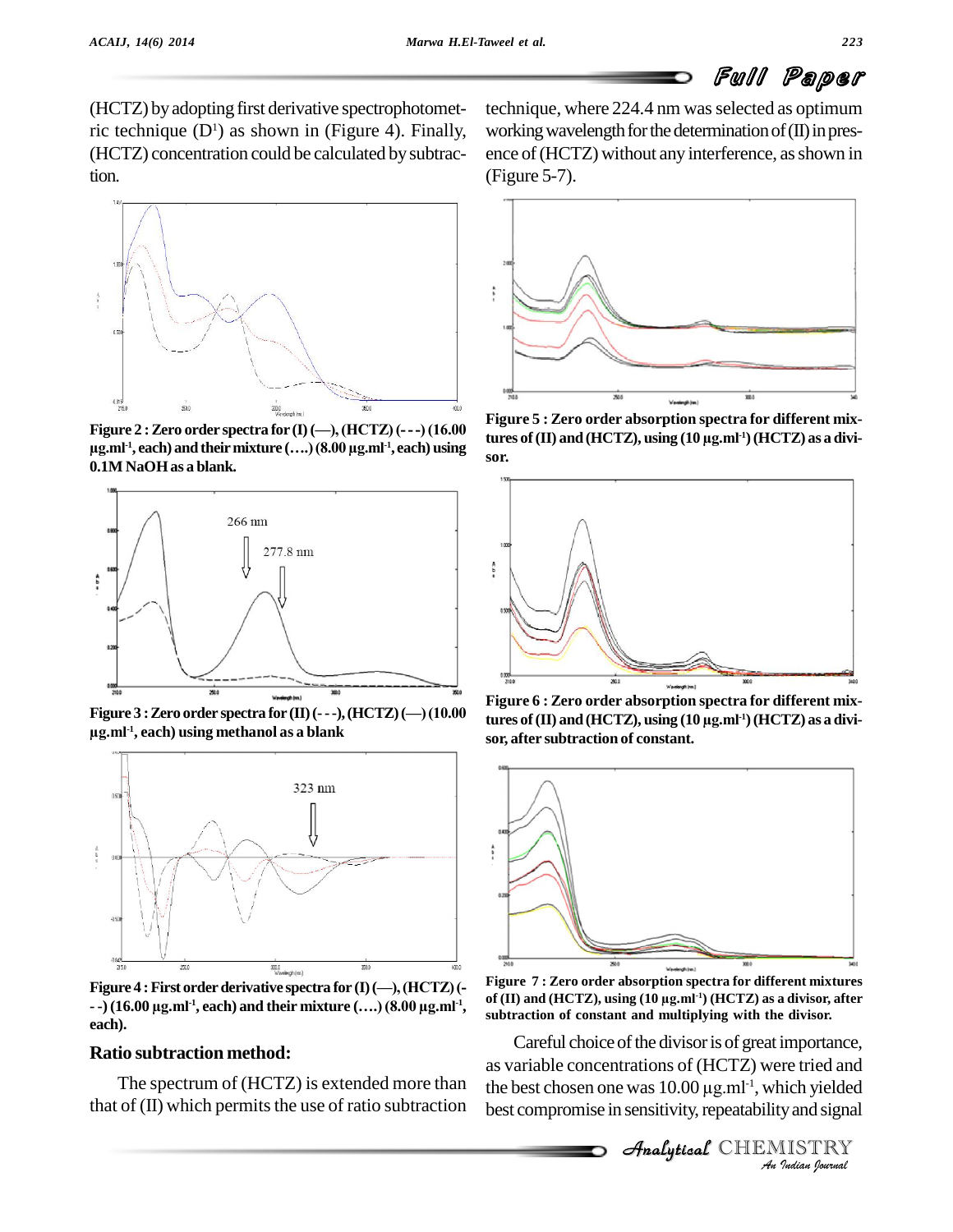to noise ratio.

#### **Dual wavelength method**

The absorbance values of (II) were the same at 266.0 and 277.8 nm, so the absorbance difference between these two wavelengths will give the value representing (HCTZ) concentration without interference, asshown in (Figure 3).

# **Method validation**

ICH-guidelines for method of validation were followed, where all the validation parameters are shown  $in$  (TABLE 1).

#### **Linearity**

A linear correlation was obtained between the ab sorbance and the concentration of the investigated drugs (I), (II) and (HCTZ). The statistical parameters and regression equations calculated are shown in (TABLE <sup>1).</sup><br>1). The results obtained showed that linearity of the **Selectivity**<br>calibration graphs and the compliance with Beer's law 1). The results obtained showed that linearity of the were validated, as illustrated by the high values of correlation coefficients of regression equations and the small<br>and (HCTZ)' with different ratios by the proposed menvalues of intercepts.

#### **Limits of detection and quantification**

In accordance with the formulae given by Miller<sup>[34]</sup>, an the limit of detection,  $LOD = 3.3$  S/b and the limit of quantification,  $LOQ = 10 S/b$ , where S is the standard

deviation of response and b is the slope of the calibration graph. The detection and quantification limits were calculated and presented in (TABLE 1).

#### **Accuracy**

The accuracy of the proposed methods was tested by analyzing freshly prepared solutions of the studied drugs in triplicate. The recovery percent and standard deviations showed in (TABLE 1), revealed an excellent accuracy.

# **Precision**

The intra- and inter-assay precisions were estimated by analyzing three-level QC samples triplicate on the same and on three consecutive days, respectively. The results showed good precision expressed as percentage relative standard deviation, as showed in (TABLE 1).

# **Selectivity**

This was assessed through analysis of different syn-Selectivity<br>This was assessed through analysis of different syn-<br>thetic mixtures, containing '(I) and (HCTZ)' and '(II) This was assessed through analysis of different syn-<br>thetic mixtures, containing '(I) and (HCTZ)' and '(II)<br>and (HCTZ)' with different ratios by the proposed mentioned methods. The concentration of each drug was calculated fromthe corresponding regression equation and then the mean recovery percentages and the relative standard deviations were calculated. The results showed good selectivity as shown in (TABLE 1).

**TABLE1 : Results of assay validation obtained by theproposed spectrophotometric methods**

|                                   |                                    | <b>Isosbestic point</b> | <b>Ratio subtraction</b> | Dual wavelength<br>(HCTZ)<br>ΔA |                   |                   |
|-----------------------------------|------------------------------------|-------------------------|--------------------------|---------------------------------|-------------------|-------------------|
| <b>Parameters</b>                 | (I)                                |                         | (HCTZ)                   |                                 |                   | (II)              |
|                                   | $\lambda_{323}$<br>$\lambda_{266}$ |                         | $\lambda_{266}$          |                                 |                   | $\lambda_{242.4}$ |
| Linearity range $(\mu g.ml^{-1})$ | $2 - 40$                           | $2 - 40$                | $2 - 40$                 | $2 - 30$                        | $1 - 20$          |                   |
| Intercept (a)                     | 0.0081                             | 0.0028                  | 0.0073                   | $-0.0004$                       | $-0.0039$         |                   |
| Slope $(b)$                       | 0.0411                             | 0.0135                  | 0.0417                   | 0.0425                          | 0.0125            |                   |
| Correlation coefficient (r)       | 0.9998                             | 0.9999                  | 0.9999                   | 0.9999                          | 0.9999            |                   |
| Accuracy <sup><i>a</i></sup>      | $99.76 \pm 0.83$                   | $99.99 \pm 0.44$        | 99.74 $\pm 0.70$         | $100.03 \pm 0.82$               | $99.80 \pm 0.52$  |                   |
| Repeatability $\frac{c}{c}$       | $100.43 \pm 0.78$                  | $99.72 \pm 1.03$        | $99.18 \pm 0.82$         | $99.23 \pm 1.37$                | $100.70 \pm 0.69$ |                   |
| Intermediate precision $\epsilon$ | $99.76 \pm 1.12$                   | $100.54 \pm 0.62$       | $99.16 \pm 0.81$         | $99.90 \pm 1.85$                | $99.45 \pm 0.97$  |                   |
| Selectivity $\frac{b}{c}$         | $100.23 \pm 1.21$                  |                         | $99.31 \pm 0.75$         | $99.81 \pm 0.79$                | $99.62 \pm 0.89$  |                   |
| $S_{a}$                           | 0.00517                            | 0.001035                | 0.00405                  | 0.00196                         | 0.00049           |                   |
| $S_h$                             | 0.000271                           | 0.0000542               | 0.000199                 | 0.000119                        | 0.0000515         |                   |
| $LOD (µg.ml-1)$                   | 0.42                               | 0.25                    | 0.32                     | 0.15                            | 0.13              |                   |
| LOQ $(\mu g.ml^{-1})$             | 1.26                               | 0.77                    | 0.97                     | 0.46                            | 0.39              |                   |

CHEMISTRY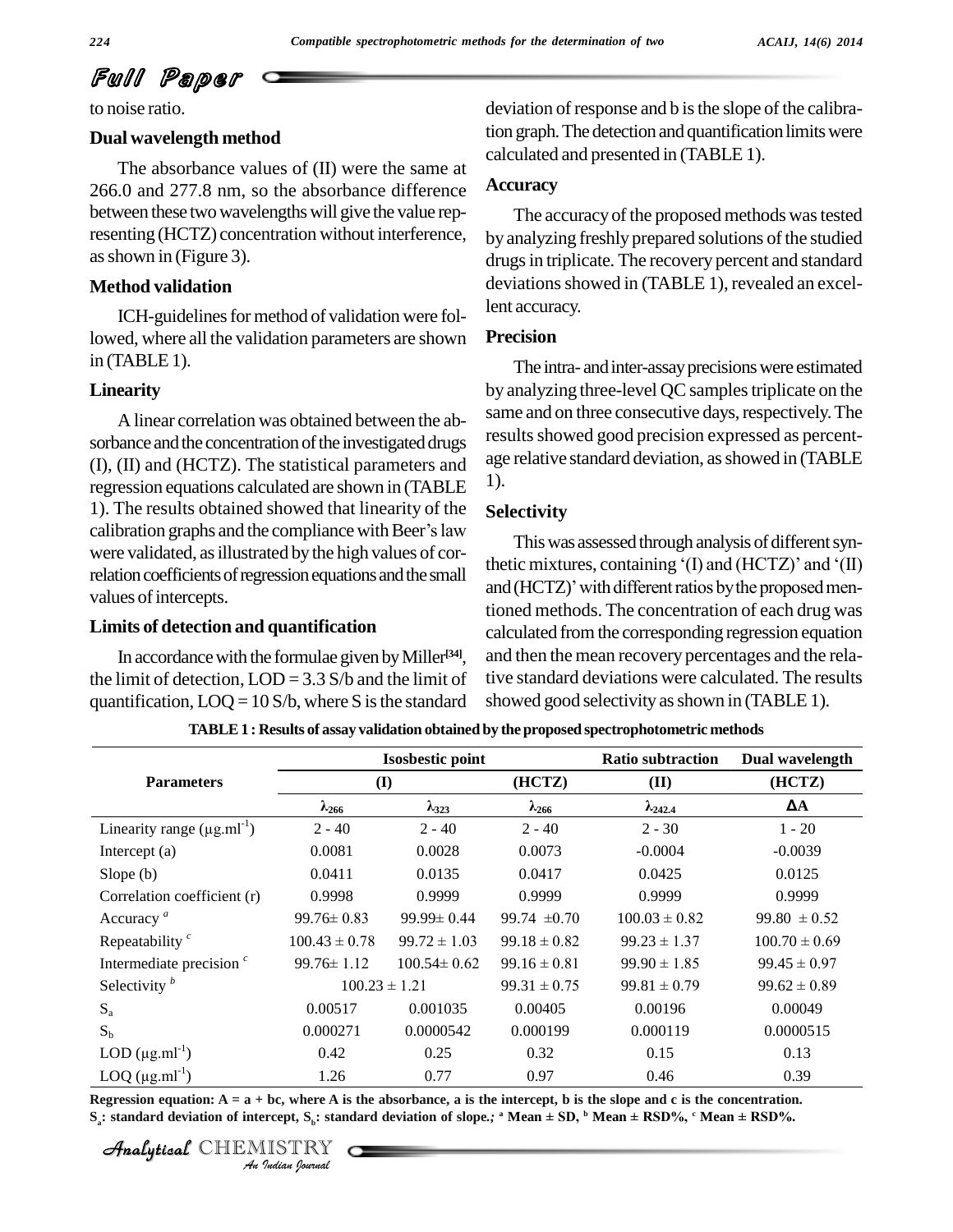# **Assay of pharmaceutical preparations and stan dard addition technique**

The proposed methods were applied for the determination of the studied drugs in the pharmaceutical preparations. The results were satisfactory and with good agreement with the labeled amount. Moreover, to check the validity of the adopted proposed meth ods, a standard addition method was applied by adding known amounts of the studied drugs to the previouslyanalyzed tablets.The recoveries were calculated

**TABLE2 : Quantitative determination of(I) and (HCTZ) in the pharmaceutical preparation and application ofstandard addition techniqueby theproposedmethod**

|                                      | <b>Isosbestic point</b><br>$%$ Recovery* |                 | <b>Standard addition technique</b> |                            |                            |                            |  |
|--------------------------------------|------------------------------------------|-----------------|------------------------------------|----------------------------|----------------------------|----------------------------|--|
| <b>Pharmaceutical</b><br>preparation |                                          |                 | $\bf(I)$                           |                            | (HCTZ)                     |                            |  |
|                                      | $\mathbf{I}$                             | (HCTZ)          | Added<br>$(\mu g.ml^{-1})$         | $\frac{6}{9}$<br>Recovery* | Added<br>$(\mu g.mI^{-1})$ | $\frac{6}{9}$<br>Recovery* |  |
|                                      |                                          |                 | 5                                  | 99.4                       |                            | 99.00                      |  |
|                                      | $99.75 \pm 0.90$                         | $99.6 \pm 0.68$ | 6                                  | 100.67                     | 2                          | 98.50                      |  |
| Micardis 40 plus $^{\circledR}$      |                                          |                 | 8                                  | 99.75                      | 2.5                        | 100.40                     |  |
|                                      |                                          |                 | 9                                  | 100.60                     | 3                          | 98.27                      |  |
|                                      |                                          |                 | 10                                 | 100.50                     | $\overline{4}$             | 99.25                      |  |
| $Mean \pm SD$                        |                                          |                 | $100.18 \pm 0.56$                  |                            |                            | $99.08 \pm 0.83$           |  |
| RSD%                                 |                                          |                 |                                    | 0.56                       |                            | 0.84                       |  |

*\** **Average of three determinations**

**TABLE3 : Quantitative determination of (II) and (HCTZ) in the pharmaceutical preparation and application ofstandard addition technique by the proposed methods.** 

|                                      |                  | <b>Ratio subtraction</b>          |                            |                      | Dual wavelength                   |                            |  |  |
|--------------------------------------|------------------|-----------------------------------|----------------------------|----------------------|-----------------------------------|----------------------------|--|--|
| <b>Pharmaceutical</b><br>preparation | $\frac{6}{6}$    | <b>Standard addition</b>          |                            | $\frac{0}{0}$        | <b>Standard addition</b>          |                            |  |  |
|                                      | Recovery*        | <b>Added</b><br>$(\mu g.ml^{-1})$ | $\frac{6}{9}$<br>Recovery* | Recovery*            | <b>Added</b><br>$(\mu g.ml^{-1})$ | $\frac{6}{9}$<br>Recovery* |  |  |
| Concor 5 plus $^{\circledR}$         |                  | $\overline{4}$                    | 101.20                     |                      |                                   | 99.71                      |  |  |
|                                      |                  | 5                                 | 99.40                      | $100.18 \pm$<br>0.75 | 6                                 | 98.52                      |  |  |
|                                      | $98.20 \pm 0.28$ | 6                                 | 101.07                     |                      | 7                                 | 98.43                      |  |  |
|                                      |                  | 10                                | 100.30                     |                      | 8                                 | 99.90                      |  |  |
|                                      | $Mean \pm SD$    |                                   | $100.49 \pm 0.83$          |                      |                                   | $99.25 \pm 0.72$           |  |  |
|                                      | % RSD            |                                   | 0.83                       |                      |                                   | 0.73                       |  |  |

*\** **Average of three determinations.**

| TABLE 4 : Statistical comparison of the results obtained by the proposed methods and the reported and USP methods for |  |
|-----------------------------------------------------------------------------------------------------------------------|--|
| determination of the examined drugs.                                                                                  |  |

|             | (I)                     |                                  | (HCTZ)                     |                                         | (II)                 |                          | (HCTZ)             |                          |
|-------------|-------------------------|----------------------------------|----------------------------|-----------------------------------------|----------------------|--------------------------|--------------------|--------------------------|
| Value       | <b>Isosbestic point</b> | Reference<br>method <sup>*</sup> | <b>Isosbestic</b><br>point | <b>Reference</b><br>method <sup>*</sup> | Ratio<br>subtraction | <b>USP</b><br>method     | Dual<br>wavelength | <b>USP</b><br>method     |
| Mean        | 99.76                   | 99.27                            | 99.74                      | 99.48                                   | 100.03               | 100.68                   | 99.80              | 99.57                    |
| <b>SD</b>   | 0.83                    | 0.51                             | 0.70                       | 0.38                                    | 0.82                 | 0.83                     | 0.52               | 1.00                     |
| $\mathbf n$ | 8                       | 6                                |                            | 6                                       | 6                    | 6                        |                    | 6                        |
| Variance    | 0.68                    | 0.26                             | 0.49                       | 0.14                                    | 0.67                 | 0.69                     | 0.27               | 1.00                     |
| $t$ –value  | 1.38(2.18)              | -                                | 0.85(2.26)                 | $\overline{\phantom{a}}$                | 1.37(2.23)           | -                        | 0.52(2.36)         | $\overline{\phantom{0}}$ |
| F-value     | 2.68(4.88)              | $\sim$                           | 3.42(4.95)                 | $\overline{\phantom{a}}$                | 1.02(5.05)           | $\overline{\phantom{a}}$ | 3.62(4.38)         |                          |

*I*<br> *I*<br> *I*<br> *I*<br> *IISTRY*<br> *IISTRY*<br> *IISTRY*<br> *Indian Iournal* Values in parenthesis are the theoretical values of t and F at P = 0.05.; \* Inertsil ODS-C18 (250mmX4.6mm) using (40: 60, v/v) phosphate buffer of pH 3.0 and acetonitrile in an isocratic program with flow rate 1.0 ml/min and UV detection was performed at 271 nm. The retention times observed were 5.79 min and 2.85 min for telmisartan and hydrochlorothiazide respectively.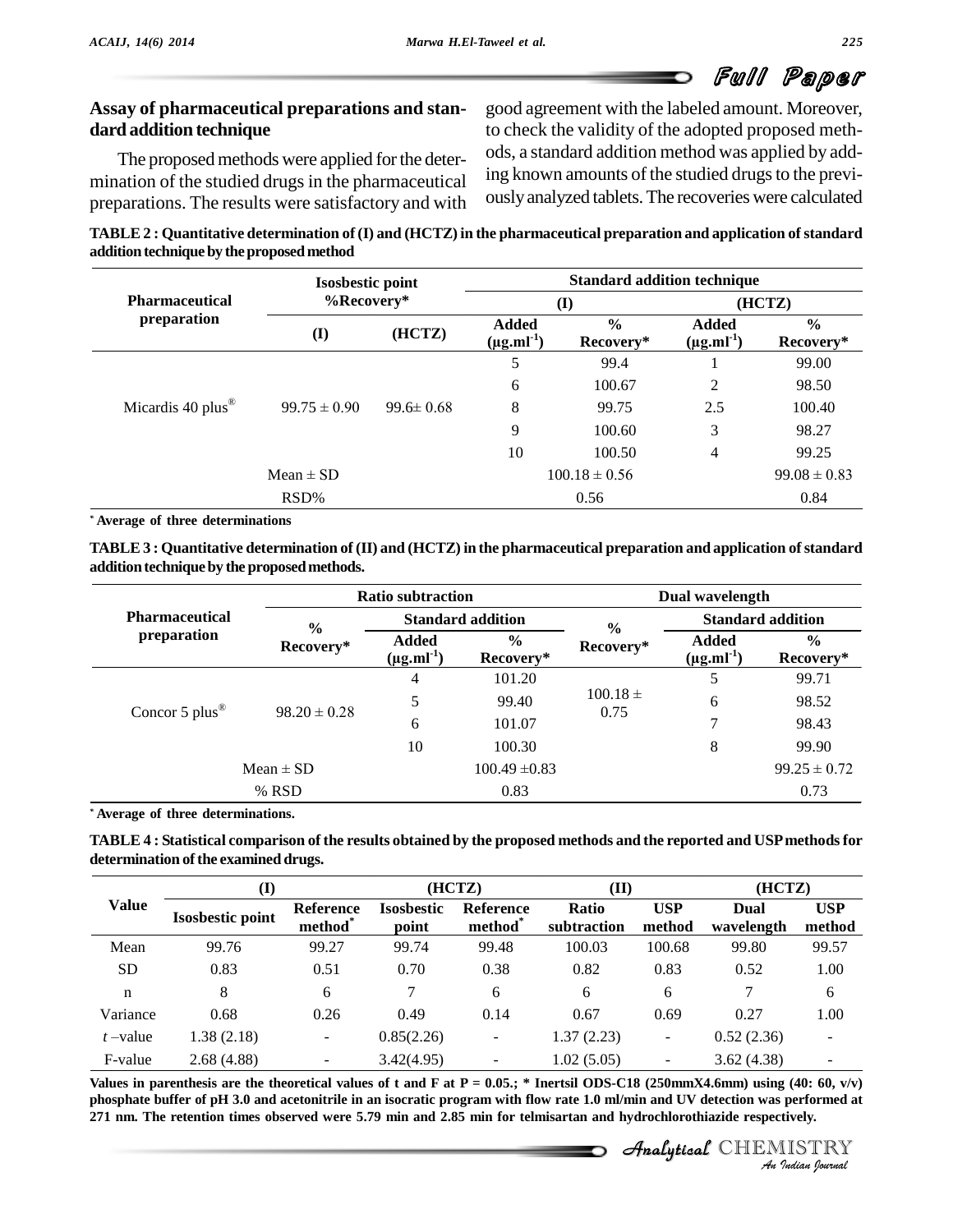by comparing the concentration obtained from the spiked samples with that of each pure drug. The results of the analysis are shown in (TABLE 2 and 3) sug gested that there is no interference from any excipients.<br>[11] N.Ferreirós, G.Iriarte, R.M.Alonso, R.M.Jiménez;

# **Comparison ofthe proposed methods with the re ported and pharmacopeial methods**

The results obtained by applying the proposed methods were compared statistically with those obtained from a reported method<sup>[35]</sup> for (I) and (HCTZ) mixture and united state pharmacopeial method<sup>[23,36]</sup> for (II) and (HCTZ) mixture, where each of the calculated  $t$  and  $F$ values were less than those tabulated ones, indicating that there is no significant difference between the pro posed and those reported and pharmacopeial meth ods, as shown in (TABLE 4).

# **CONCLUSION**

accurate and reproducible quantitative analysis for determination of  $f($ ] and (HCTZ)' in a binary mixture, (II) in presence of (HCTZ) and (HCTZ) in presence of  $(II)$ , without any interference from excipients or prior separation.

#### **REFERENCES**

- **[1]** S.C.Sweetman, (Ed); Martindale: The Complete Drug Reference, 36th Edition., Pharmaceutical Press; London, **(2009)**.
- [2] R.Finkel, M.A.Clark, L.X.Cubeddu; Lippincott's Illustrated Reviews: Pharmacology, 4th Edition, Edition. R.A.Harvey and P.C.Champe, Lippincott Williams & Wilkins, **(2009)**.
- **[3]** L.I.Bebawy, S.S.Abbas, L.A.Fattah, H.H.Refaat; Il Farmaco., **60(10)**, 859-867 **(2005)**.
- **[4]** H.Yi, W.Huang; Colloids Surf., B., **58(2)**, 237-241 **(2007)**.
- **[5]** M.Xu, J.Song, Y.Liang; J.Pharm.Biomed. Anal., **[6]** C.Hempen, L.Gl‰sle-Schwarz, U.Kunz, U.Karst; **34(3)**, 681-687 **(2004)**.
- Anal. Chim. Acta., **560(1-2)**, 35-40 **(2006)**.
- *A*<sub>A</sub><sup>1</sup> S.H.Patil, M.V.Janjale; J.Pharm. Anal., **2(6)**, 470-*I.Pharm.*<br>*In Bossche*; *J.*<br>39 (**2003**).<br>Je Beer, J.O..<br>IISTRY 477 **(2012)**.
- **[8]** S.Hillaert, W.Van den Bossche; J.Pharm. Biomed. Anal., **31(2)**, 329-339 **(2003)**.
- **[9]** S.Hillaert, T.R.M.De Beer, J.O.De Beer, W.Van

den Bossche; J. Chromatogr., A., **984(1)**, 135-146 **(2003)**.

- [10] M.Zhang, F.Wei, Y.F.Zhang, J.Nie, Y.Q.Feng; J.<br>
Chromatogr., A., 1102(1-2), 294-301 (2006).<br>[11] N.Ferreirós, G.Iriarte, R.M.Alonso, R.M.Jiménez; Chromatogr., A., **1102(1-2)**, 294-301 **(2006)**.
- Talanta., **73(4)**, 748-756 **(2007)**.
- **[12]** L.Kristoffersen,E.L.ÿiestad, M.S.Opdal, M.Krogh, E.Lundanes, A.S.Christophersen; J. Chromatogr., B., **850(1-2)**, 147-160 **(2007)**.
- **[13]** T.Yan, H.Li, L.Deng, Y.Guo, W.Yu, J.P.Fawcett, D.Zhang, Y.Cui, J.Gu; J. Pharm. Biomed. Anal., **48(4)**, 1225-1229 **(2008)**.
- **[14]** I.Salama; Bulletin of Faculty of Pharmacy, Cairo University., **49(1)**, 19-24 **(2011)**.
- **[15]** V.K.Gupta, R.Jain, O.Lukram, S.Agarwal, A.Dwivedi; Talanta., **83(3)**, 709-716 **(2011)**.
- **[16]** V.B.Ravi,J.K.Inamadugu, N.R.Pilli,V.Sreenivasulu, V. Ponneri; J. Pharm. Anal., **2(5)**, 319-326 **(2012)**.
- [17] R.N.Goyal, A.Tyagi, N.Bachheti, S.Bishnoi;<br>Electrochim. Acta., **53(6**), 2802-2808 (**2008**).<br>[18] B.Nigović, M.Marušić, S.Jurić; J. Electroanal. Electrochim. Acta., **53(6)**, 2802-2808 **(2008)**.
- The proposed methods provide new, simple, rapid, [18] B. Nigović, M. Marušić, S. Jurić; J. Electroanal. Chem., **663(2)**, 72-78 **(2011)**.
	- **[19]** S.S.M.Hassan, M.M.Abou-Sekkina, M.A.El-Ries, A.A.Wassel; J. Pharm. Biomed. Anal., **32(1)**, 175- 180 **(2003)**.
	- **[20]** X.Zhang, J.Ouyang, W.R.G.Baeyens, S.Zhai, Y.Yang, G.Huang; J. Pharm. Biomed. Anal., **31(6)**, 1047-1057 **(2003)**.
	- [21] P.Modamio, C.F.Lastra, E.L.Mariño; J.Pharm. Biomed. Anal., **14(4)**, 401-408 **(1996)**.
	- **[22]** S.Shaikh, O.A.Thusleem, M.S.Muneera, J.Akmal, A.V.Kondaguli, K.Ruckmani; J. Pharm. Biomed. Anal., **48(3)**, 1055-1057 **(2008)**.
	- **[23]** S.J.Joshi, P.A.Karbhari, S.I.Bhoir, K.S.Bindu, C.Das; J. Pharm. Biomed. Anal., **52(3)**, 362-371 **(2010)**. **C.Das; J. Pharm. Biomed. Anal., 52(3), 362-371 (2010).**<br> **[24]** P.P.Vázquez, M.M.Galera, A.S.Guirado,
	- (**2010**).<br>P.P.Vázquez, M.M.Galera, A.S.Guirado,<br>M.M.P.Vázquez; Anal. Chim. Acta., **666(1-2)**, 38-44 **(2010)**. 1.M.P.Vázquez; Anal. Chim. Acta., **666(1-2)**, 38-<br>44 (2**010)**.<br>**[25]** M.Martínez Galera, M.D.Gil García, M.J.Culzoni,
	- H.C.Goicoechea; J.Chromatogr., A., **1217(13)**, 2042-2049 **(2010)**.
	- **[26]** T.Suzuki, Y.Horikiri, M.Mizobe, K.Noda; J. Chromatogr., B: Biomed. Sci. Appl., **619(2)**, 267- 273 **(1993)**.
	- **[27]** E.Caudron, S.Laurent, E.M.Billaud, P.Prognon; J. Chromatogr., B., **801(2)**, 339-345 **(2004)**.
	- **[28]** L.Ding, X.Zhou, X.Guo, Q.Song, J.He, G.Xu; J. Pharm. Biomed. Anal., **44(2)**, 520-525 **(2007)**.
	- **[29]** J.Bhatt, G.Subbaiah, S.Kambli, B.Shah, M.Patel,

CHEMISTRY